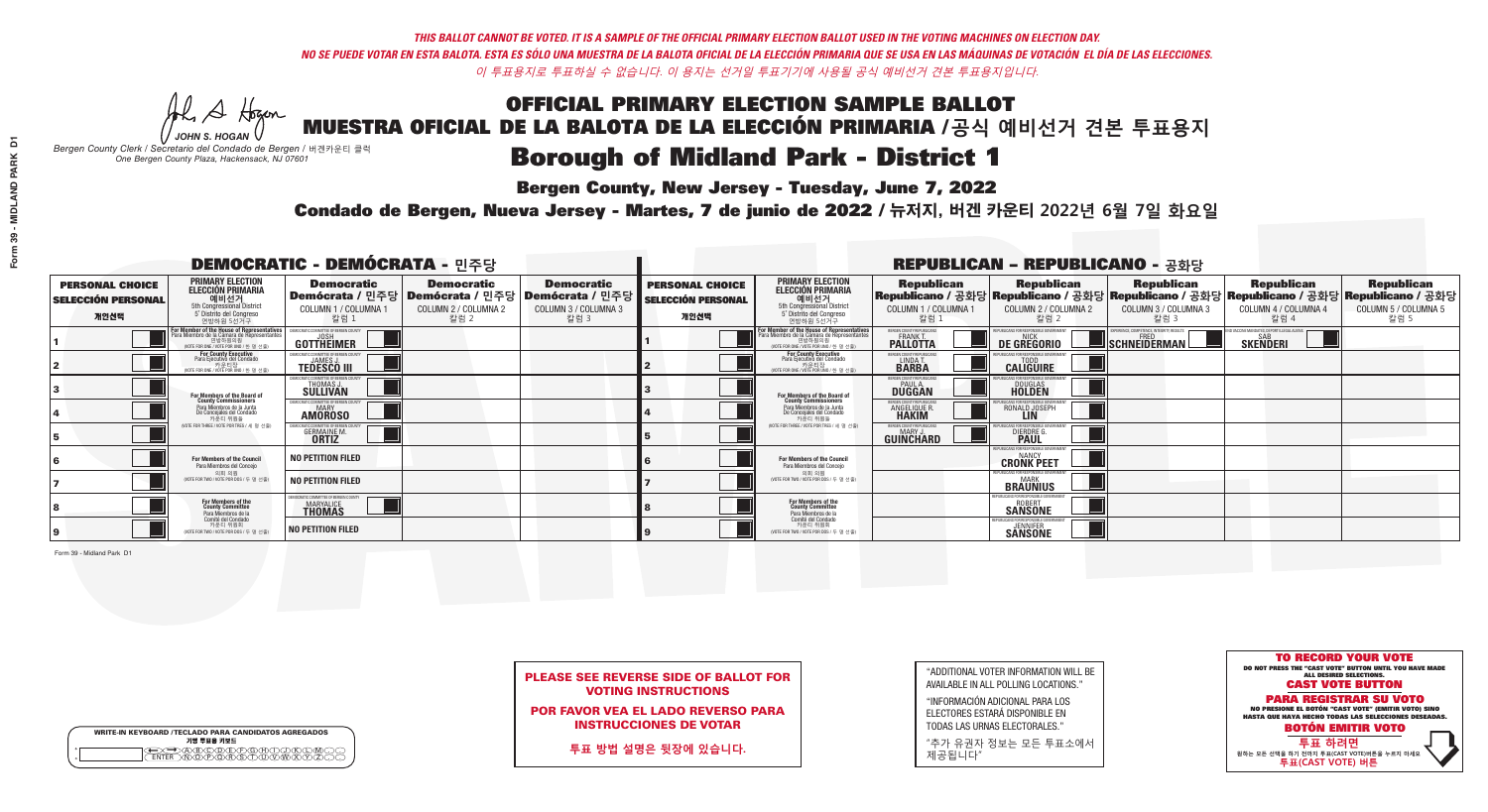**Bergen County, New Jersey - Tuesday, June 7, 2022** 

A Hogen *JOHN S. HOGAN*

| <b>WRITE-IN KEYBOARD /TECLADO PARA CANDIDATOS AGREGADOS</b><br>기명 투표용 키보드 |
|---------------------------------------------------------------------------|
|                                                                           |

*Bergen County Clerk / Secretario del Condado de Bergen /* 버겐카운티 클럭 *One Bergen County Plaza, Hackensack, NJ 07601*



PLEASE SEE REVERSE SIDE OF BALLOT FOR VOTING INSTRUCTIONS

POR FAVOR VEA EL LADO REVERSO PARA INSTRUCCIONES DE VOTAR

**투표 방법 설명은 뒷장에 있습니다.**

"ADDITIONAL VOTER INFORMATION WILL BE AVAILABLE IN ALL POLLING LOCATIONS."

"INFORMACIÓN ADICIONAL PARA LOS ELECTORES ESTARÁ DISPONIBLE EN TODAS LAS URNAS ELECTORALES."

"추가 유권자 정보는 모든 투표소에서 제공됩니다"

Condado de Bergen, Nueva Jersey - Martes, 7 de junio de 2022 / 뉴저지, 버겐 카운티 2022년 6월 7일 화요일 *One Bergen County Plaza, Hackensack, NJ 07601*

|                                                             |                                                                                                                                            | <b>DEMOCRATIC - DEMÓCRATA - 민주당</b>                                                   |                                                   |                                                                          |                                                             |                                                                                                                                               |                                                            | <b>REPUBLICAN - REPUBLICANO - 공화당</b>                     |                                                        |                                                                                                                                                |                                                   |
|-------------------------------------------------------------|--------------------------------------------------------------------------------------------------------------------------------------------|---------------------------------------------------------------------------------------|---------------------------------------------------|--------------------------------------------------------------------------|-------------------------------------------------------------|-----------------------------------------------------------------------------------------------------------------------------------------------|------------------------------------------------------------|-----------------------------------------------------------|--------------------------------------------------------|------------------------------------------------------------------------------------------------------------------------------------------------|---------------------------------------------------|
| <b>PERSONAL CHOICE</b><br><b>SELECCIÓN PERSONAL</b><br>개인선택 | <b>PRIMARY ELECTION</b><br><b>ELECCIÓN PRIMARIA</b><br>예비선거<br>5th Congressional District<br>5° Distrito del Congreso<br>연방하원 5선거구         | <b>Democratic</b><br>│Demócrata / 민주당│Demócrata / 민주당<br>COLUMN 1 / COLUMNA 1<br>칼럼 1 | <b>Democratic</b><br>COLUMN 2 / COLUMNA 2<br>칼럼 2 | <b>Democratic</b><br>: Demócrata / 민주당  <br>COLUMN 3 / COLUMNA 3<br>칼럼 3 | <b>PERSONAL CHOICE</b><br><b>SELECCIÓN PERSONAL</b><br>개인선택 | <b>PRIMARY ELECTION</b><br>ELECCIÓN PRIMARIA<br>예비선거<br>5th Congressional District<br>5° Distrito del Congreso<br>연방하원 5선거구                   | <b>Republican</b><br>COLUMN 1 / COLUMNA 1<br>칼럼 :          | <b>Republican</b><br>COLUMN 2 / COLUMNA 2<br>칼럼.          | <b>Republican</b><br>COLUMN 3 / COLUMNA 3<br>칼럼 3      | <b>Republican</b><br>Republicano / 공화당 Republicano / 공화당 Republicano / 공화당 Republicano / 공화당 Republicano / 공화당<br>COLUMN 4 / COLUMNA 4<br>칼럼 4 | <b>Republican</b><br>COLUMN 5 / COLUMNA 5<br>칼럼 5 |
|                                                             | For Member of the House of Representatives<br>a Miembro de la Cámara de Representante:<br>연방하원의원<br>(VOTE FOR ONE / VOTE POR UNO / 한 명 선출) | DEMOCRATIC COMMITTEE OF BERGEN COUNT<br>GOTTHEIMER                                    |                                                   |                                                                          |                                                             | For Member of the House of Representatives<br>Para Miembro de la Cámara de Representantes<br>연방하원의원<br>(VOTE FOR ONE / VOTE POR UNO / 한 명 선출) | BERGEN COUNTY REPUBLICANS<br>FRANK T.<br><b>PALLOTTA</b>   | DE GREGORIO                                               | ERIENCE, COMPETENCE, INTEGRITY, RESULT<br>SCHNEIDERMAN | D VACCINE MANDATES, DEPORT ILLEGAL ALIENS<br><b>SKENDERI</b>                                                                                   |                                                   |
|                                                             | For County Executive<br>Para Ejecutivo del Condado<br>. 카운티장<br>(VOTE FOR ONE / VOTE POR UNO / 한 명 선출)                                     | EMOCRATIC COMMITTEE OF BERGEN COUNTY<br><b>TEDESCO III</b>                            |                                                   |                                                                          |                                                             | <b>For County Executive</b><br>Para Ejecutivo del Condado<br>기운티장<br>(VOTE FOR ONE / VOTE POR UNO / 한 명 선출)                                   | BERGEN COUNTY REPUBLICAN<br>LINDA T.                       | <b>CALIGUIRE</b>                                          |                                                        |                                                                                                                                                |                                                   |
|                                                             | For Members of the Board of<br>County Commissioners                                                                                        | EMOCRATIC COMMITTEE OF BERGEN COUNTY<br>THOMAS J.                                     |                                                   |                                                                          |                                                             | For Members of the Board of<br>County Commissioners                                                                                           | ERGEN COUNTY REPUBLICAN<br><b>PAUL A.</b><br><b>DUGGAN</b> | <b>DOUGLAS</b>                                            |                                                        |                                                                                                                                                |                                                   |
|                                                             | Para Miembros de la Junta<br>De Concejales del Condado<br>카우티 위원들                                                                          | OCRATIC COMMITTEE OF BERGEN COUNTY<br><b>MARY</b><br><b>AMOROSO</b>                   |                                                   |                                                                          |                                                             | Para Miembros de la Junta<br>De Concejales del Condado<br>카우티 위원들                                                                             | RGEN COUNTY REPUBLICAN<br><b>ANGELIQUE R<br/>HAKIM</b>     | RONALD JOSEPH                                             |                                                        |                                                                                                                                                |                                                   |
|                                                             | (VOTE FOR THREE / VOTE POR TRES / 세 명 선출)                                                                                                  | )CRATIC COMMITTEE OF BERGEN COUNT<br><b>GERMAINE M.</b><br><b>ORTIZ</b>               |                                                   |                                                                          |                                                             | (VOTE FOR THREE / VOTE POR TRES / 세 명 선출                                                                                                      | ERGEN COUNTY REPUBLICANS<br>MARY J<br>GUINCHARD            | FOR RESPONSIBLE G<br><b>DIERDRE</b>                       |                                                        |                                                                                                                                                |                                                   |
|                                                             | For Members of the Council<br>Para Miembros del Conceio                                                                                    | <b>NO PETITION FILED</b>                                                              |                                                   |                                                                          |                                                             | <b>For Members of the Council</b><br>Para Miembros del Conceio                                                                                |                                                            | 'UBLICANS FOR RESPONSIBLE GOVERNMEN<br><b>CRONK PEET</b>  |                                                        |                                                                                                                                                |                                                   |
|                                                             | 의회 의원<br>(VOTE FOR TWO / VOTE POR DOS / 두 명 선출                                                                                             | <b>NO PETITION FILED</b>                                                              |                                                   |                                                                          |                                                             | 의회 의원<br>(VOTE FOR TWO / VOTE POR DOS / 두 명 선출)                                                                                               |                                                            | EPUBLICANS FOR RESPONSIBLE GOVERNMENT<br>BRAUNIUS         |                                                        |                                                                                                                                                |                                                   |
|                                                             | For Members of the<br>County Committee<br>Para Miembros de la                                                                              | <b>DCRATIC COMMITTEE OF BERGEN COUNT</b><br><b>MANIA</b>                              |                                                   |                                                                          |                                                             | For Members of the<br>County Committee<br>Para Miembros de la<br>Comité del Condado                                                           |                                                            | PUBLICANS FOR RESPONSIBLE GO<br>RAYMOND<br><b>CHAPMAN</b> |                                                        |                                                                                                                                                |                                                   |
|                                                             | Comité del Condado<br>카운티 위원회<br>(VOTE FOR TWO / VOTE POR DOS / 두 명 선출)                                                                    | MOCRATIC COMMITTEE OF BERGEN<br><b>ANDREA</b>                                         |                                                   |                                                                          |                                                             | 카운티 위원회<br>(VOTE FOR TWO / VOTE POR DOS / 두 명 선출)                                                                                             |                                                            | FPUBLICANS FOR RESPONSIBLE GOVERNMEN<br>CHAPMAN           |                                                        |                                                                                                                                                |                                                   |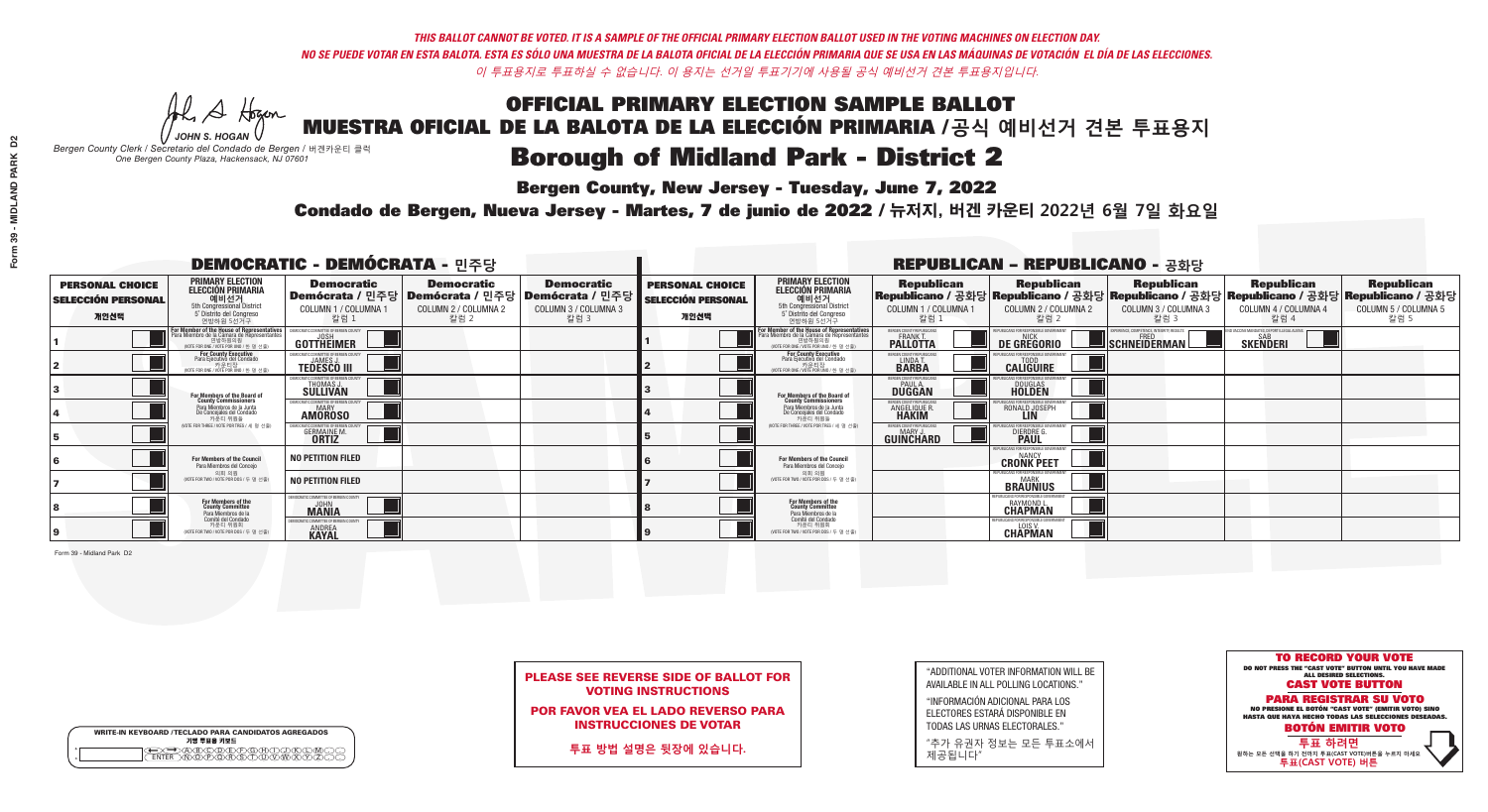**Bergen County, New Jersey - Tuesday, June 7, 2022** 

A Hogen *JOHN S. HOGAN*

| <b>WRITE-IN KEYBOARD /TECLADO PARA CANDIDATOS AGREGADOS</b><br>기명 투표용 키보드 |
|---------------------------------------------------------------------------|
|                                                                           |

*Bergen County Clerk / Secretario del Condado de Bergen /* 버겐카운티 클럭 *One Bergen County Plaza, Hackensack, NJ 07601*



PLEASE SEE REVERSE SIDE OF BALLOT FOR VOTING INSTRUCTIONS

POR FAVOR VEA EL LADO REVERSO PARA INSTRUCCIONES DE VOTAR

**투표 방법 설명은 뒷장에 있습니다.**

| "ADDITIONAL VOTER INFORMATION WILL BE |
|---------------------------------------|
| AVAILABLE IN ALL POLLING LOCATIONS."  |

"INFORMACIÓN ADICIONAL PARA LOS ELECTORES ESTARÁ DISPONIBLE EN TODAS LAS URNAS ELECTORALES."

"추가 유권자 정보는 모든 투표소에서 제공됩니다"

Condado de Bergen, Nueva Jersey - Martes, 7 de junio de 2022 / 뉴저지, 버겐 카운티 2022년 6월 7일 화요일 *One Bergen County Plaza, Hackensack, NJ 07601*

| <b>DEMOCRATIC - DEMÓCRATA - 민주당</b>                         |                                                                                                                                           |                                                                                       |                                                   |                                                                          |                                                             |                                                                                                                                               |                                                   | <b>REPUBLICAN - REPUBLICANO - 공화당</b>                                                                                                          |                                                          |                                                                |                                                   |
|-------------------------------------------------------------|-------------------------------------------------------------------------------------------------------------------------------------------|---------------------------------------------------------------------------------------|---------------------------------------------------|--------------------------------------------------------------------------|-------------------------------------------------------------|-----------------------------------------------------------------------------------------------------------------------------------------------|---------------------------------------------------|------------------------------------------------------------------------------------------------------------------------------------------------|----------------------------------------------------------|----------------------------------------------------------------|---------------------------------------------------|
| <b>PERSONAL CHOICE</b><br><b>SELECCIÓN PERSONAL</b><br>개인선택 | <b>PRIMARY ELECTION</b><br>ELECCIÓN PRIMARIA<br>예비선거<br><sub>5th Congressional District</sub><br>5° Distrito del Congreso<br>연방하원 5선거구    | <b>Democratic</b><br>│Demócrata / 민주당│Demócrata / 민주당<br>COLUMN 1 / COLUMNA 1<br>칼럼 1 | <b>Democratic</b><br>COLUMN 2 / COLUMNA 2<br>칼럼 2 | <b>Democratic</b><br>; Demócrata / 민주당 /<br>COLUMN 3 / COLUMNA 3<br>칼럼 3 | <b>PERSONAL CHOICE</b><br><b>SELECCIÓN PERSONAL</b><br>개인선택 | <b>PRIMARY ELECTION</b><br>ELECCIÓN PRIMARIA<br>5th Congressional District<br>5° Distrito del Congreso<br>연방하원 5선거구                           | <b>Republican</b><br>COLUMN 1 / COLUMNA 1<br>칼럼 : | <b>Republican</b><br>Republicano / 공화당 Republicano / 공화당 Republicano / 공화당 Republicano / 공화당 Republicano / 공화당<br>COLUMN 2 / COLUMNA 2<br>참럼 2 | <b>Republican</b><br>COLUMN 3 / COLUMNA 3<br>칼럼 3        | <b>Republican</b><br>COLUMN 4 / COLUMNA 4<br>칼럼 4              | <b>Republican</b><br>COLUMN 5 / COLUMNA 5<br>칼럼 5 |
|                                                             | or Member of the House of Representatives<br>ra Miembro de la Cámara de Representante<br>연방하원의원<br>(VOTE FOR ONE / VOTE POR UNO / 한 명 선출) | DEMOCRATIC COMMITTEE OF BERGEN COUNTY<br>GOTTHEIMER                                   |                                                   |                                                                          |                                                             | For Member of the House of Representatives<br>Para Miembro de la Cámara de Representantes<br>연방하원의원<br>(VOTE FOR ONE / VOTE POR UNO / 한 명 선출) | ERGEN COUNTY REPUBLICAN<br><b>PALLOTTA</b>        | DE GREGORIO                                                                                                                                    | PERIENCE, COMPETENCE, INTEGRITY, RESULTS<br>SCHNEIDERMAN | ND VACCINE MANDATES, DEPORT ILLEGAL ALIENS.<br><b>SKENDERI</b> |                                                   |
|                                                             | <b>For County Executive</b><br>Para Ejecutivo del Condado<br>가운티장<br>(VOTE FOR ONE / VOTE POR UNO / 한 명 선출)                               | JEMOCRATIC COMMITTEE OF BERGEN COUNTY<br><b>TEDESCO III</b>                           |                                                   |                                                                          |                                                             | <b>For County Executive</b><br>Para Ejecutivo del Condado<br>7) 카운티장<br>(VOTE FOR ONE / VOTE POR UNO / 한 명 선출)                                | BERGEN COUNTY REPUBLICAN<br>LINDA T.              | <b>CALIGUIRE</b>                                                                                                                               |                                                          |                                                                |                                                   |
|                                                             | <b>For Members of the Board of<br/>County Commissioners</b>                                                                               | MOCRATIC COMMITTEE OF BERGEN COUNTY<br><b>SULLIVAN</b>                                |                                                   |                                                                          |                                                             | For Members of the Board of<br>County Commissioners                                                                                           | ERGEN COUNTY REPUBLICAN<br><b>DUGGAN</b>          | <b>DOUGLAS</b><br><b>HOLDEN</b>                                                                                                                |                                                          |                                                                |                                                   |
|                                                             | Para Miembros de la Junta<br>De Concejales del Condado<br>카운티 위원들                                                                         | <b>10CRATIC COMMITTEE OF BERGEN COUNT</b><br><b>AMOROSO</b>                           |                                                   |                                                                          |                                                             | Para Miembros de la Junta<br>De Concejales del Condado<br>카우티 위원들                                                                             | ERGEN COUNTY REPUBLICAN<br>ANGELIQUE R            | RONALD JOSEPH                                                                                                                                  |                                                          |                                                                |                                                   |
|                                                             | NOTE FOR THREE / VOTE POR TRES / 세 명 선출)                                                                                                  | CRATIC COMMITTEE OF BERGEN CO<br><b>GERMAINE M.</b>                                   |                                                   |                                                                          |                                                             | NOTE FOR THREE / VOTE POR TRES / 세 명 선출)                                                                                                      | BERGEN COUNTY REPUBLICANS<br>MARY J.<br>GUINCHARD | S FOR RESPONSIBI E GO<br><b>DIERDRE</b> Q                                                                                                      |                                                          |                                                                |                                                   |
|                                                             | For Members of the Council<br>Para Miembros del Conceio                                                                                   | <b>NO PETITION FILED</b>                                                              |                                                   |                                                                          |                                                             | For Members of the Council<br>Para Miembros del Conceio                                                                                       |                                                   | PUBLICANS FOR RESPONSIBLE GOVERNMEN<br><b>CRONK PEET</b>                                                                                       |                                                          |                                                                |                                                   |
|                                                             | 의회 의원<br>(VOTE FOR TWO / VOTE POR DOS / 두 명 선출                                                                                            | <b>NO PETITION FILED</b>                                                              |                                                   |                                                                          |                                                             | 의회 의원<br>(VOTE FOR TWO / VOTE POR DOS / 두 명 선출)                                                                                               |                                                   | PUBLICANS FOR RESPONSIBLE GOVERNMENT<br><b>BRAUNIUS</b>                                                                                        |                                                          |                                                                |                                                   |
|                                                             | For Members of the<br>County Committee<br>Para Miembros de la<br>Comité del Condado                                                       | <b>IOCRATIC COMMITTEE OF BERGEN COUNT</b><br><b>ANDREW</b><br><b>DIRIENZO</b>         |                                                   |                                                                          |                                                             | For Members of the<br>County Committee<br>Para Miembros de la<br>Comité del Condado                                                           |                                                   | PUBLICANS FOR RESPONSIBLE GOVI<br>NICHOLAS J.<br><b>PAPAPIETRO</b>                                                                             |                                                          |                                                                |                                                   |
|                                                             | 카운티 위원회<br>(VOTE FOR TWO / VOTE POR DOS / 두 명 선출)                                                                                         | MOCRATIC COMMITTEE OF BERGEN COUN<br><b>PLUMLEY</b>                                   |                                                   |                                                                          |                                                             | 카운티 위원회<br>WOTE FOR TWO / VOTE POR DOS / 두 명 선출)                                                                                              |                                                   | PLIRI ICANS FOR RESPONSIRI E GOVERNMEN<br><b>LORRAINE</b>                                                                                      |                                                          |                                                                |                                                   |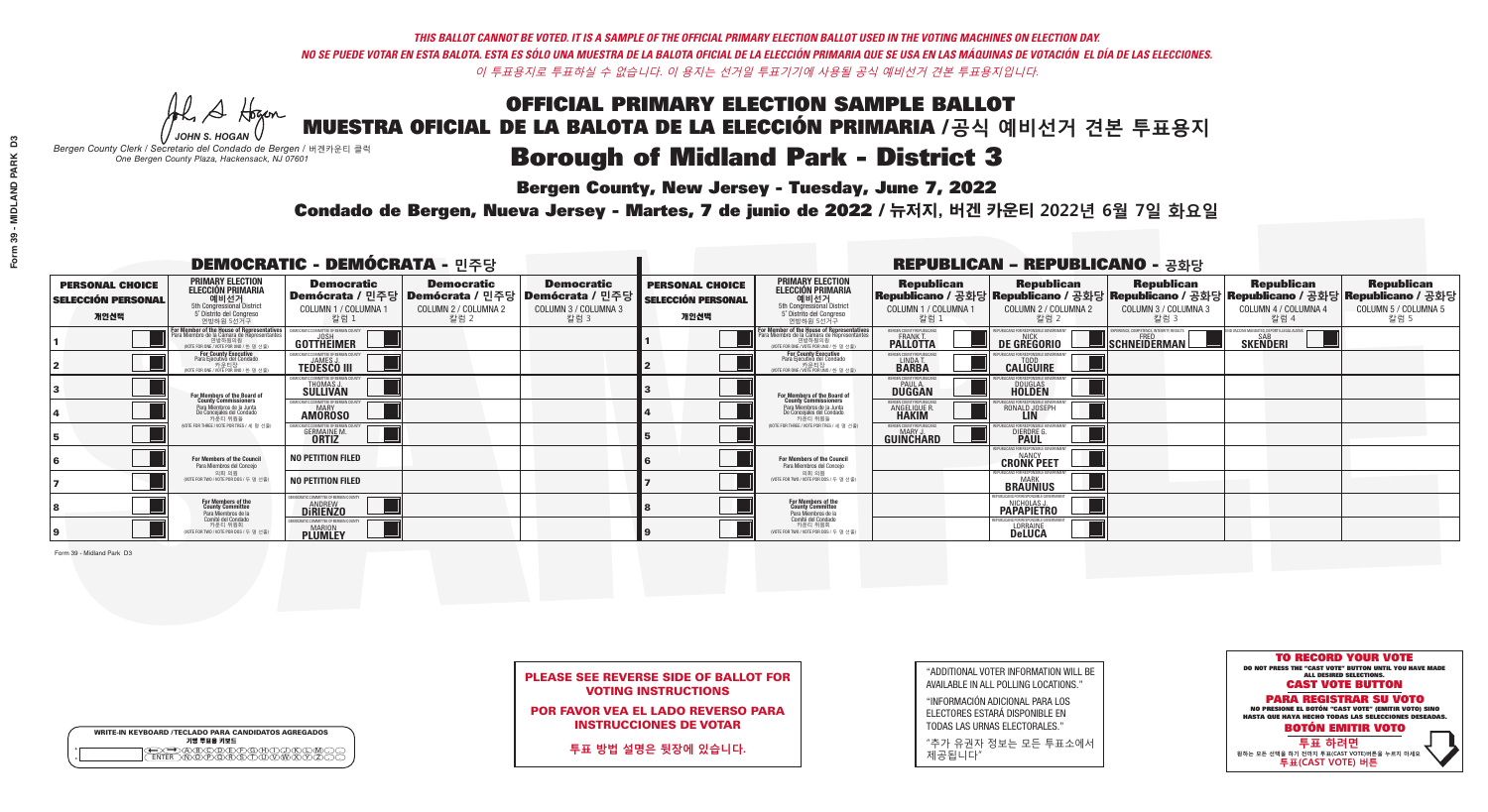**Bergen County, New Jersey - Tuesday, June 7, 2022** 

A Hogen *JOHN S. HOGAN*

| <b>WRITE-IN KEYBOARD /TECLADO PARA CANDIDATOS AGREGADOS</b><br>기명 투표용 키보드 |  |
|---------------------------------------------------------------------------|--|
| DOODECOODOO                                                               |  |

*Bergen County Clerk / Secretario del Condado de Bergen /* 버겐카운티 클럭 *One Bergen County Plaza, Hackensack, NJ 07601*

Condado de Bergen, Nueva Jersey - Martes, 7 de junio de 2022 / 뉴저지, 버겐 카운티 2022년 6월 7일 화요일 *One Bergen County Plaza, Hackensack, NJ 07601*



PLEASE SEE REVERSE SIDE OF BALLOT FOR VOTING INSTRUCTIONS

POR FAVOR VEA EL LADO REVERSO PARA INSTRUCCIONES DE VOTAR

**투표 방법 설명은 뒷장에 있습니다.**

"ADDITIONAL VOTER INFORMATION WILL BE AVAILABLE IN ALL POLLING LOCATIONS."

"INFORMACIÓN ADICIONAL PARA LOS ELECTORES ESTARÁ DISPONIBLE EN TODAS LAS URNAS ELECTORALES."

"추가 유권자 정보는 모든 투표소에서 제공됩니다"

| <b>DEMOCRATIC - DEMÓCRATA - 민주당</b>                         |                                                                                                                                                      |                                                                                       |                                                   |                                                                          |                                                             |                                                                                                                                               |                                                                | <b>REPUBLICAN - REPUBLICANO - 공화당</b>                  |                                                           |                                                                                                                                                |                                                   |
|-------------------------------------------------------------|------------------------------------------------------------------------------------------------------------------------------------------------------|---------------------------------------------------------------------------------------|---------------------------------------------------|--------------------------------------------------------------------------|-------------------------------------------------------------|-----------------------------------------------------------------------------------------------------------------------------------------------|----------------------------------------------------------------|--------------------------------------------------------|-----------------------------------------------------------|------------------------------------------------------------------------------------------------------------------------------------------------|---------------------------------------------------|
| <b>PERSONAL CHOICE</b><br><b>SELECCIÓN PERSONAL</b><br>개인선택 | <b>PRIMARY ELECTION</b><br>ELECCIÓN PRIMARIA<br>예비선거<br><sub>5th Congressional District</sub><br>5° Distrito del Congreso<br>연방하원 5선거구               | <b>Democratic</b><br>│Demócrata / 민주당│Demócrata / 민주당<br>COLUMN 1 / COLUMNA 1<br>칼럼 1 | <b>Democratic</b><br>COLUMN 2 / COLUMNA 2<br>칼럼 2 | <b>Democratic</b><br>; Demócrata / 민주당  <br>COLUMN 3 / COLUMNA 3<br>칼럼 3 | <b>PERSONAL CHOICE</b><br><b>SELECCIÓN PERSONAL</b><br>개인선택 | <b>PRIMARY ELECTION</b><br>ELECCIÓN PRIMARIA<br>5th Congressional District<br>5° Distrito del Congreso<br>연방하원 5선거구                           | <b>Republican</b><br>COLUMN 1 / COLUMNA 1<br>칼럼                | <b>Republican</b><br>COLUMN 2 / COLUMNA 2<br>·칼럼 2     | <b>Republican</b><br>COLUMN 3 / COLUMNA 3<br>칼럼 3         | <b>Republican</b><br>Republicano / 공화당 Republicano / 공화당 Republicano / 공화당 Republicano / 공화당 Republicano / 공화당<br>COLUMN 4 / COLUMNA 4<br>칼럼 4 | <b>Republican</b><br>COLUMN 5 / COLUMNA 5<br>칼럼 5 |
|                                                             | <b>For Member of the House of Representatives</b><br>Para Miembro de la Cámara de Representantes<br>연방하원의원<br>(VOTE FOR ONE / VOTE POR UNO / 한 명 선출) | DEMOCRATIC COMMITTEE OF BERGEN COUNTY<br>GOTTHEIMER                                   |                                                   |                                                                          |                                                             | For Member of the House of Representatives<br>Para Miembro de la Cámara de Representantes<br>연방하원의원<br>(VOTE FOR ONE / VOTE POR UNO / 한 명 선출) | ERGEN COUNTY REPUBLICAN<br><b>PALLOTTA</b>                     | DE GREGORIO                                            | (PERIENCE, COMPETENCE, INTEGRITY, RESULTS<br>SCHNEIDERMAN | VACCINE MANDATES, DEPORT ILLEGAL ALIENS.<br><b>SKENDERI</b>                                                                                    |                                                   |
|                                                             | <b>For County Executive</b><br>Para Ejecutivo del Condado<br>가운티장<br>(VOTE FOR ONE / VOTE POR UNO / 한 명 선출)                                          | JEMOCRATIC COMMITTEE OF BERGEN COUNTY<br><b>TEDESCO III</b>                           |                                                   |                                                                          |                                                             | For County Executive<br>Para Ejecutivo del Condado<br>7) 카운티장<br>(VOTE FOR ONE / VOTE POR UNO / 한 명 선출                                        | BERGEN COUNTY REPUBLICAN<br>LINDA T.                           | <b>CALIGUIRE</b>                                       |                                                           |                                                                                                                                                |                                                   |
|                                                             | For Members of the Board of<br>County Commissioners                                                                                                  | MOCRATIC COMMITTEE OF BERGEN COUNTY<br>THOMAS J.                                      |                                                   |                                                                          |                                                             | For Members of the Board of<br>County Commissioners                                                                                           | ERGEN COUNTY REPUBLICAN<br><b>DUGGAN</b>                       | <b>DOUGLAS</b><br><b>HOLDEN</b>                        |                                                           |                                                                                                                                                |                                                   |
|                                                             | Para Miembros de la Junta<br>De Concejales del Condado<br>카운티 위원들                                                                                    | OCRATIC COMMITTEE OF BERGEN COUNT<br><b>AMOROSO</b>                                   |                                                   |                                                                          |                                                             | Para Miembros de la Junta<br>De Concejales del Condado<br>카우티 위원들                                                                             | <b>ERGEN COUNTY REPUBLICAN</b><br><b>ANGELIQUE R<br/>HAKIM</b> | RONALD JOSEPH                                          |                                                           |                                                                                                                                                |                                                   |
|                                                             | NOTE FOR THREE / VOTE POR TRES / 세 명 선출)                                                                                                             | <b>CRATIC COMMITTEE OF BERGEN CI</b><br><b>GERMAINE M.</b><br><b>ORTIZ</b>            |                                                   |                                                                          |                                                             | (VOTE FOR THREE / VOTE POR TRES / 세 명 선출)                                                                                                     | ERGEN COUNTY REPUBLICANS<br>MARY J<br>GUINCHARD                | S FOR RESPONSIBI E G<br><b>DIERDRE</b> O               |                                                           |                                                                                                                                                |                                                   |
|                                                             | For Members of the Council<br>Para Miembros del Conceio                                                                                              | <b>NO PETITION FILED</b>                                                              |                                                   |                                                                          |                                                             | For Members of the Council<br>Para Miembros del Conceio                                                                                       |                                                                | PUBLICANS FOR RESPONSIBLE GO<br><b>CRONK PEET</b>      |                                                           |                                                                                                                                                |                                                   |
|                                                             | 의회 의원<br>NOTE FOR TWO / VOTE POR DOS / 두 명 선출                                                                                                        | <b>NO PETITION FILED</b>                                                              |                                                   |                                                                          |                                                             | 의회 의원<br>(VOTE FOR TWO / VOTE POR DOS / 두 명 선출)                                                                                               |                                                                | PUBLICANS FOR RESPONSIBLE GOVERNMEN<br><b>BRAUNIUS</b> |                                                           |                                                                                                                                                |                                                   |
|                                                             | For Members of the<br>County Committee<br>Para Miembros de la<br>Comité del Condado                                                                  | <b>NO PETITION FILED</b>                                                              |                                                   |                                                                          |                                                             | For Members of the<br>County Committee<br>Para Miembros de la<br>Comité del Condado                                                           |                                                                | I ICANS FOR RESPONSIRI E G<br>RICHARD J.               |                                                           |                                                                                                                                                |                                                   |
|                                                             | 카운티 위원회<br>(VOTE FOR TWO / VOTE POR DOS / 두 명 선출)                                                                                                    | <b>NO PETITION FILED</b>                                                              |                                                   |                                                                          |                                                             | 카운티 위원회<br>WOTE FOR TWO / VOTE POR DOS / 두 명 선출)                                                                                              |                                                                | BÖLÄÑD                                                 |                                                           |                                                                                                                                                |                                                   |